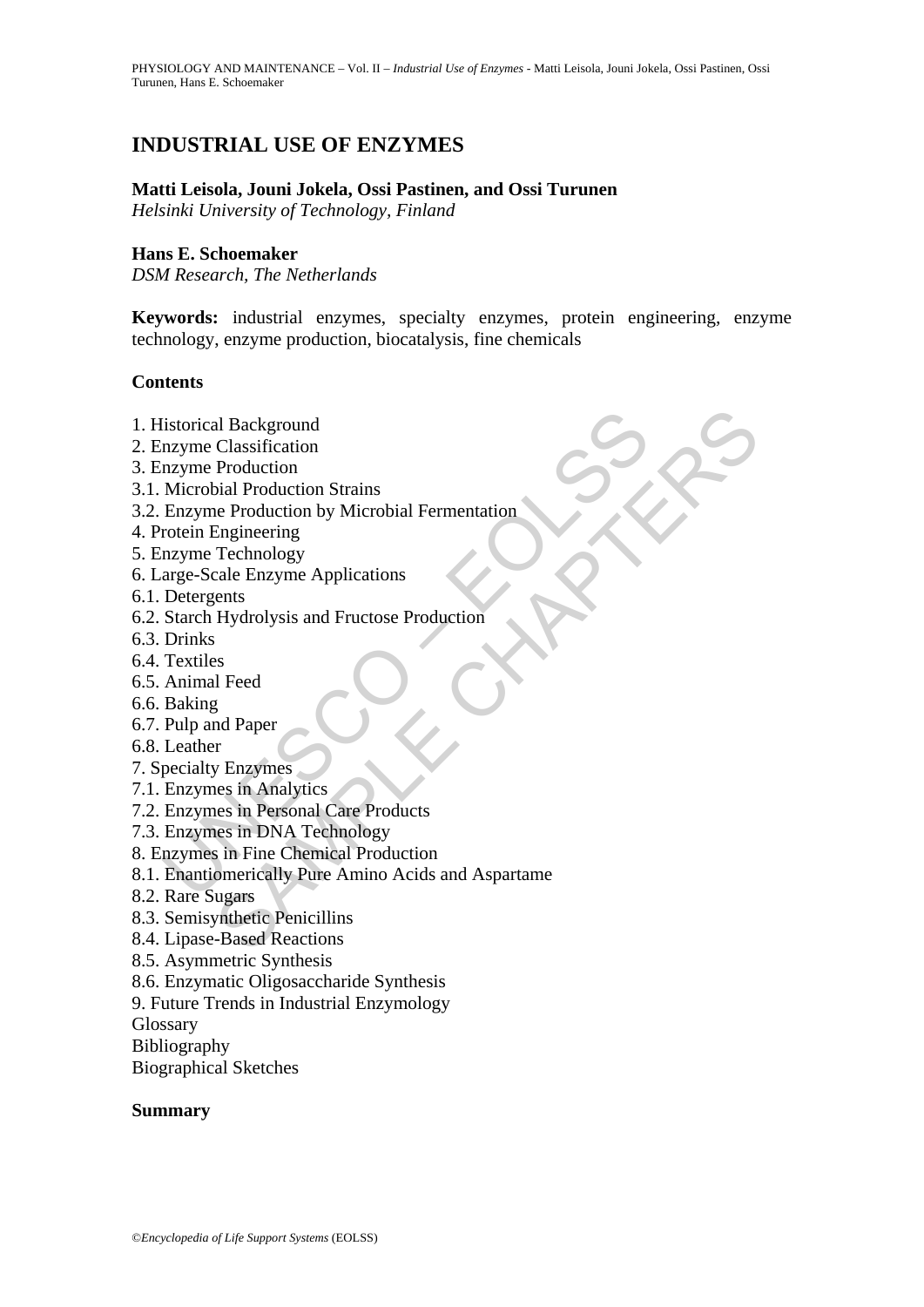Enzymes have been used since time immemorial in cheese manufacturing and indirectly, via yeasts and bacteria, in food manufacturing. Isolated enzymes were first used in detergents in 1914, their protein nature was proven in 1926, and their large-scale microbial production began in the 1960s. The industrial enzyme business is steadily growing thanks to improved production technologies, engineered enzyme properties, and new application fields. Most enzymes are produced by microorganisms with GRAS-status in large biological reactors known as fermentors. Usually the production organisms—and often the individual enzyme as well—have been genetically engineered for maximal productivity and optimized enzyme properties. Large-volume industrial enzymes are usually not purified but sold as concentrated liquids or granulated dry products. Enzymes used in special applications such as diagnostics or DNA technology need to be highly purified. Isolated enzymes have found several applications in the fine chemical industry. Enzymes are used in the production of enantiomerically pure amino acids and rare sugars. They are also used in the production of fructose and penicillin derivatives as well as several other chemicals. Enzymes should be considered as a part of a rapidly growing biocatalyst industry that also involves genetically optimized living cells as chemical production factories.

#### **1. Historical Background**

Is and rare sugars. They are also used in the production of fruce vatives as well as several other chemicals. Enzymes should be corapidly growing biocatalyst industry that also involves geneticall as chemical production fa They are also used in the production of fructose and penical strace sugars. They are also used in the production of fructose and penic<br>as well as several other chemicals. Enzymes should be considered as a<br>growing biocataly Most of the reactions in living organisms are catalyzed by protein molecules called enzymes. Enzymes can rightly be called the catalytic machinery of living systems. Humankind has indirectly used enzymes since almost the dawn of history. Enzymes are responsible for the biocatalytic fermentation of sugar to ethanol by yeasts, a reaction that forms the basis of making beer and wine. Enzymes oxidize ethanol to acetic acid. This reaction has been used in vinegar production for thousands of years. Similar microbial enzyme reactions of acid-forming bacteria and yeasts are responsible for aroma-forming activities in breadmaking and for preserving activities in sauerkraut preparation.

The fermentative activity of microorganisms was only discovered in the eighteenth century and finally proved by the French scientist Louis Pasteur. The term "enzyme" comes from the Latin with the literal meaning of "in yeast." This was due to the fact that enzymes were closely associated with yeast activity. The study of enzymes is fairly recent. The first clear recognition of enzymes came in 1833 when scientists discovered that an alcohol precipitate of malt extract contained a thermolabile substance that converted starch into sugar. They called the substance diastase. We now know that this was an enzyme that we call amylase. Sumner finally proved the protein nature of enzymes in 1926 when he was able to crystallize urease enzyme from jack beans.

Probably the first application of cell-free enzymes was the use of rennin isolated from calves' or lambs' stomachs in cheese making. Rennin is an aspartic protease (see *Mechanisms of Enzyme Action*) which coagulates milk protein and has been used for hundreds of years by cheesemakers. Röhm in Germany prepared the first commercial enzyme preparation in 1914. This trypsin enzyme, isolated from animals, degraded proteins, and was used as a detergent. It proved to be so powerful compared with traditional washing-powders that German housewives' suspicions were aroused by the small size of the original package, so the product had to be reformulated and sold in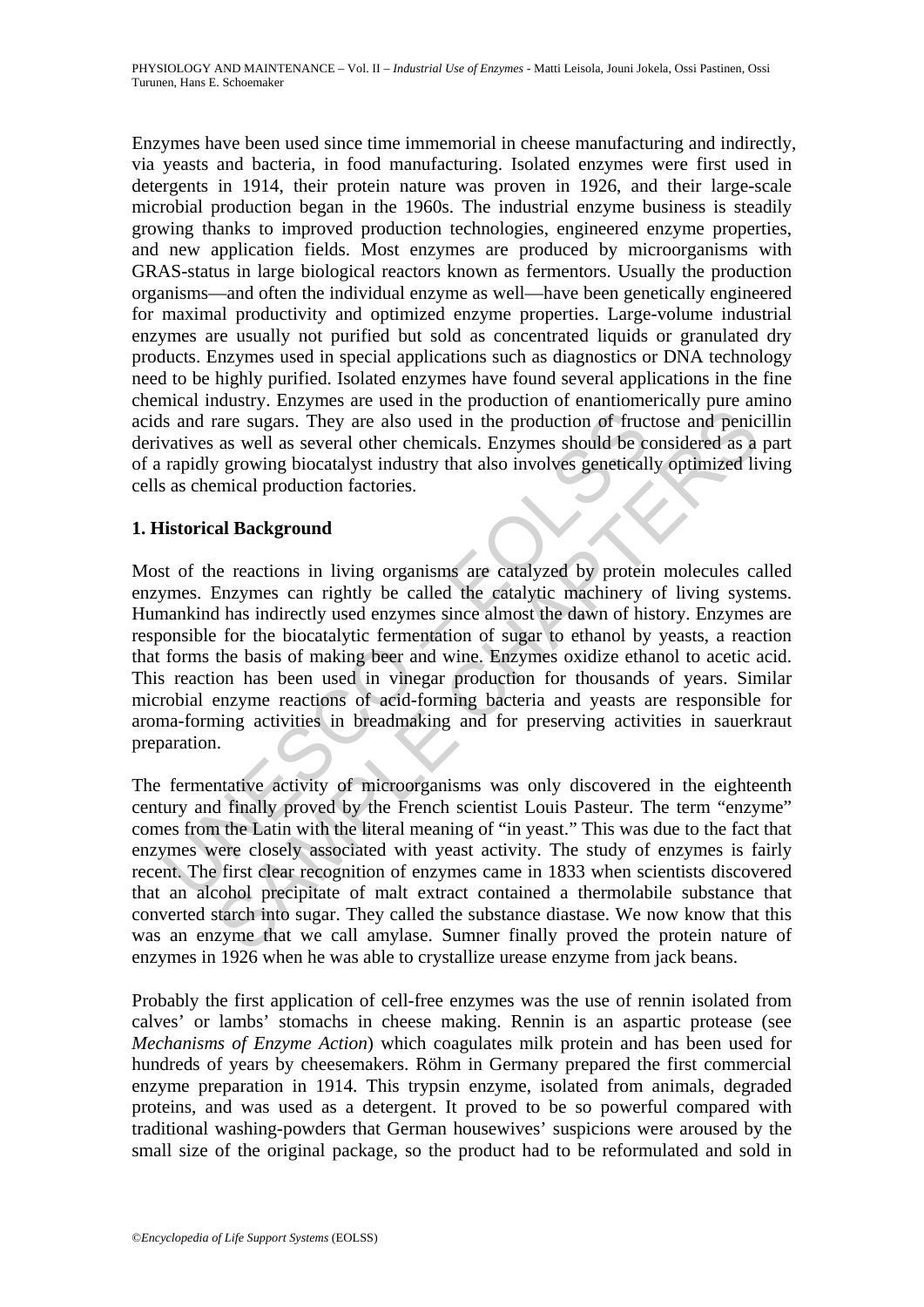larger packages. The real breakthrough for enzymes occurred with the introduction of microbial proteases into washing powders. The first commercial bacterial *Bacillus* protease was marketed in 1959, and became big business when Novozymes in Denmark started manufacturing it and major detergent manufacturers started using it around 1965.

In 1930, in addition to cheese manufacture, enzymes were already being used in the food industry in the manufacture of fruit juice. These enzymes, known as pectinases, clarify the juice and contain numerous different enzyme activities. The major usage of microbial enzymes in the food industry started in the 1960s in the starch industry. The traditional acid hydrolysis of starch was completely replaced by alpha-amylases and glucoamylases that could almost entirely convert starch to glucose. The starch industry became the second largest user of enzymes after detergent manufacture.

industrial enzyme companies currently sell enzymes for a<br>lications. The estimated value of the world enzyme market i<br>1.3 billion and is predicted to grow to almost US\$2 billion by<br>8%), textiles (12%), starch (11%), baking trial enzyme companies currently sell enzymes for a wide variety<br>s. The estimated value of the world enzyme market is presently all<br>ion and is predicted to grow to almost US\$2 billion by 2005. Deterge<br>ities (12%), starch The industrial enzyme companies currently sell enzymes for a wide variety of applications. The estimated value of the world enzyme market is presently about US\$1.3 billion and is predicted to grow to almost US\$2 billion by 2005. Detergents  $(37%)$ , textiles  $(12%)$ , starch  $(11%)$ , baking  $(8%)$ , and animal feed  $(6%)$  are the main industries, and use about 75% of industrially-produced enzymes. Enzymes are also indirectly used in biocatalytic processes involving living or dead and permeabilized microorganisms. This review concentrates on the use of isolated enzyme preparations in large-scale and specialty applications and chemical manufacturing. The use of microorganisms as biocatalysts in chemical production is, however, an interesting and growing field. The techniques of genetic, protein, and pathway engineering are making chemical production by living cells an interesting green alternative to traditional chemical processes.

## **2. Enzyme Classification**

To date over 2000 different enzyme activities have been isolated and characterized (see *Enzymology; Concept and Scope of Enzyme Action*)**.** The sequence information of a growing number of organisms opens the possibility of characterizing all the enzymes of an organism on a genomic level. The smallest known organism, *Mycoplasma genitalium*, contains 470 genes, of which 145 are related to gene replication and transcription. Baker's yeast has 7000 genes coding for about 3000 enzymes. Thousands of different variants of the natural enzymes are known. The number of reported three-dimensional enzyme structures is rapidly increasing. In the year 2000 the structure of about 1300 different proteins was known. The enzymes are classified into six major categories based on the nature of the chemical reaction they catalyze:

- **oxidoreductases** catalyze oxidation or reduction of their substrates;
- **transferases** catalyze group transfer;
- **hydrolases** catalyze bond breakage with the addition of water;
- **lyases** remove chemical groups from their substrates often forming a double bond;
- **isomerases** catalyze intramolecular rearrangements; and

**ligases** catalyze the joining of two molecules at the expense of chemical energy.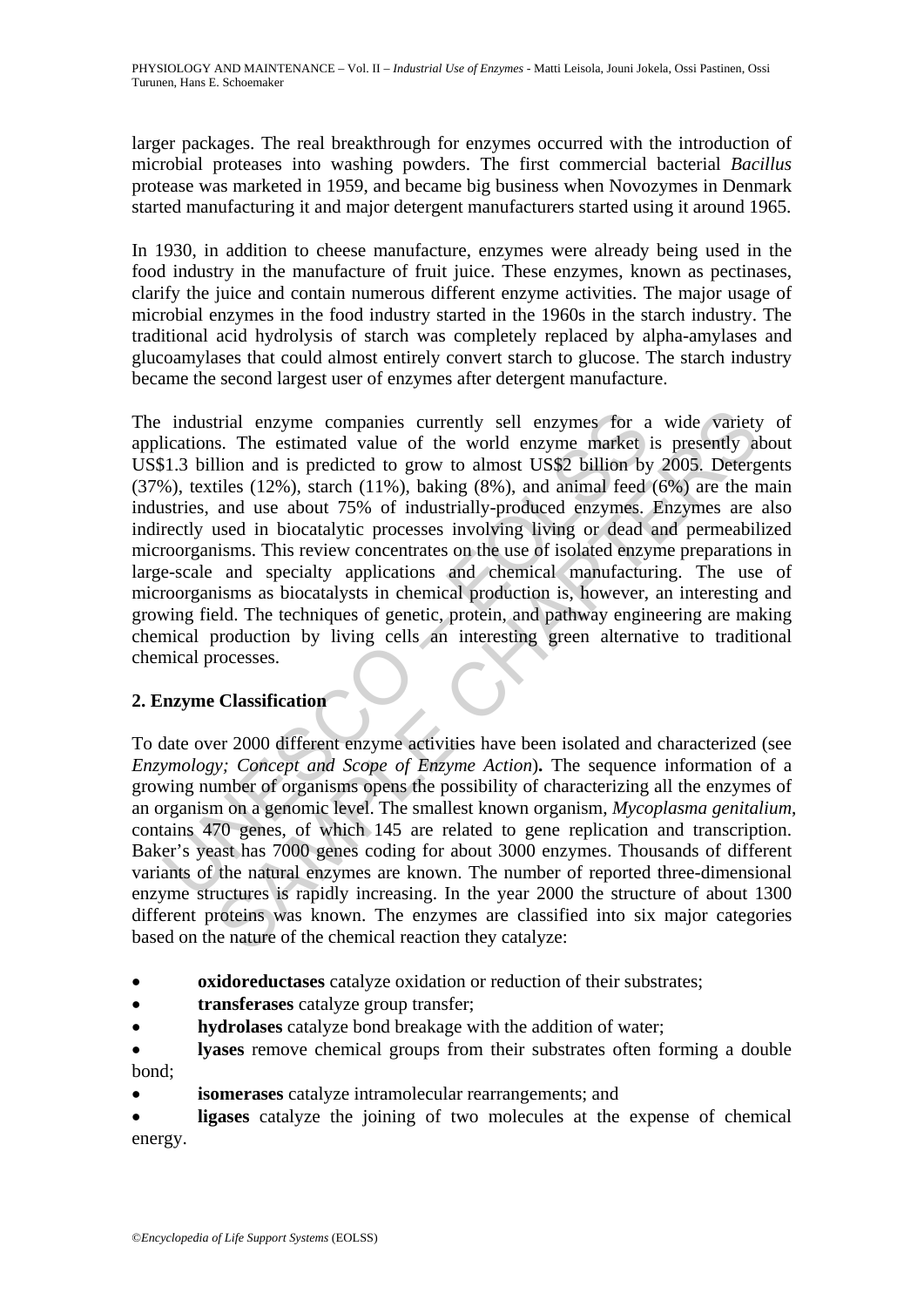Only a limited number of all the known enzymes are commercially available and even fewer are used in large quantities. More than 75 percent of industrial enzymes are hydrolases. Protein-degrading enzymes constitute about 40 percent of all enzyme sales. Proteinases have found new applications but their use in detergents is the major market. More than fifty commercial industrial enzymes are available and they are increasing steadily in number.

### **3. Enzyme Production**

Some enzymes are still extracted from animal or plant tissues. Plant-derived commercial enzymes include proteolytic enzymes papain, bromelain, and ficin, and some other specialty enzymes such as lipoxygenase from soybeans. Animal-derived enzymes include proteinases like pepsin and rennin. Most enzymes, however, are produced by microorganisms in submerged cultures in large reactors called fermentors. The enzyme production process can be divided into the following phases:

- 1. Selection of an enzyme.
- 2. Selection of a production strain.
- 3. Construction of an overproducing strain by genetic engineering.
- 4. Optimization of culture medium and production conditions.
- 5. Optimization of recovery process (and purification if needed); and
- 6. Formulation of a stable enzyme product.

roorganisms in submerged cultures in large reactors called ferme<br>
unction process can be divided into the following phases:<br>
Selection of an enzyme.<br>
Selection of an enzyme.<br>
Construction of an overproducing strain by gene Solution is the period and variant clearal content controls. The enzionisms in submerged cultures in large reactors called Fermentors. The enzinces can be divided into the following phases:<br>
election of an enzyme.<br>
electio Criteria used in the selection of an industrial enzyme include specificity, reaction rate, pH and temperature optima and stability, effect of inhibitors, and affinity to substrates. Enzymes used in the paper industry should not contain cellulose-degrading activity as a side-activity because it would damage the cellulose fibers. Enzymes used in the animal feed industry must be thermo-tolerant to survive in the hot extrusion process used in animal feed manufacture. The same enzymes must have maximal activity at the body temperature of the animal. Enzymes used in industrial applications must usually be tolerant of various heavy metals and have no need for cofactors. They should already be maximally active in the presence of low substrate concentration so that the desired reaction proceeds to completion in a realistic timeframe.

## **3.1. Microbial Production Strains**

When choosing the production strain several aspects have to be considered. Ideally the enzyme is secreted from the cell. This makes the recovery and purification process much simpler than in production of intracellular enzymes, which must be purified from thousands of different cell proteins and other components. Second, the production host should have a GRAS-status; in other words, be Generally Regarded As Safe. This is especially important when the enzyme produced by the organism is used in food processes. Third, the organism should be able to produce high amounts of the desired enzyme in a reasonable timeframe. The industrial strains typically produce over 50 grams per liter of extracellular enzyme proteins. Most of the industrial enzymes are produced by a relatively few microbial hosts like *Aspergillus* and *Trichoderma* fungi, *Streptomyces* mycelial bacteria, and *Bacillus* bacteria. Yeasts are not good producers of extracellular enzymes and are rarely used for this purpose. Most of the industrially used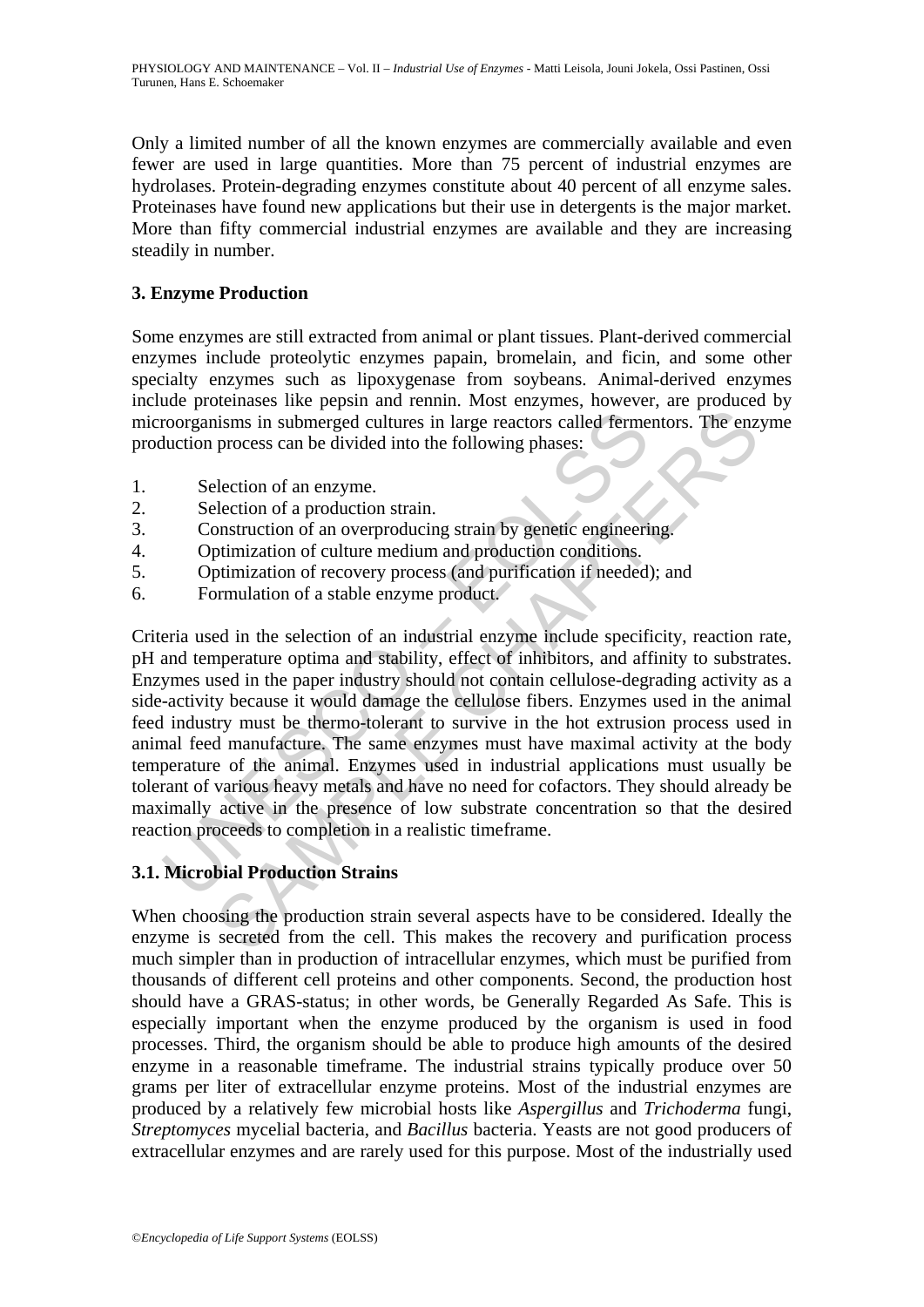microorganisms have been genetically modified to overproduce the desired activity and not to produce undesirable side-activities.

#### **3.2. Enzyme Production by Microbial Fermentation**

Once the biological production organism has been genetically engineered to overproduce the desired products, a production process has to be developed. The optimization of a fermentation process covers media composition, cultivation type, and process conditions. This is a demanding task and often involves as much effort as the intracellular engineering of the cell. The bioprocess engineer asks a whole range of questions such as whether the organism in question is safe or are extra precautions needed; what kind of nutrients the organism needs and what is their optimal/ economical concentration; how the nutrients should be sterilized; what kind of a reactor is needed (mass transfer, aeration, cooling, foam control, sampling); what needs to be measured and how the process is controlled; how the organism is cultivated (batch, fedbatch, or continuous cultivation), what the optimal growth conditions are, what the specific growth and product formation rate are, and what the yield and volumetric productivity are; how to maximize cell concentration in the reactor, whether the product is secreted out from the cells, how to degrade the cell if the product is intracellular, whether some of the raw materials or products inhibit the organism; and, finally, how the product is to be recovered, purified, and preserved. A typical enzyme production scheme is shown in Figure 1.



Figure 1. A typical enzyme production scheme. Large volume industrial enzymes are usually not purified. Their recovery is often finalized by an ultrafiltration step. Speciality enzymes need more purification.

The large-volume industrial enzymes are produced in 50–500 cubic meter fermentors. The extracellular enzymes are often recovered by ultrafiltration after the cells have been removed by vacuum drum filtration, separators, or microfiltration. If needed the purification is carried out by ion exchange or gel filtration. The final product is either a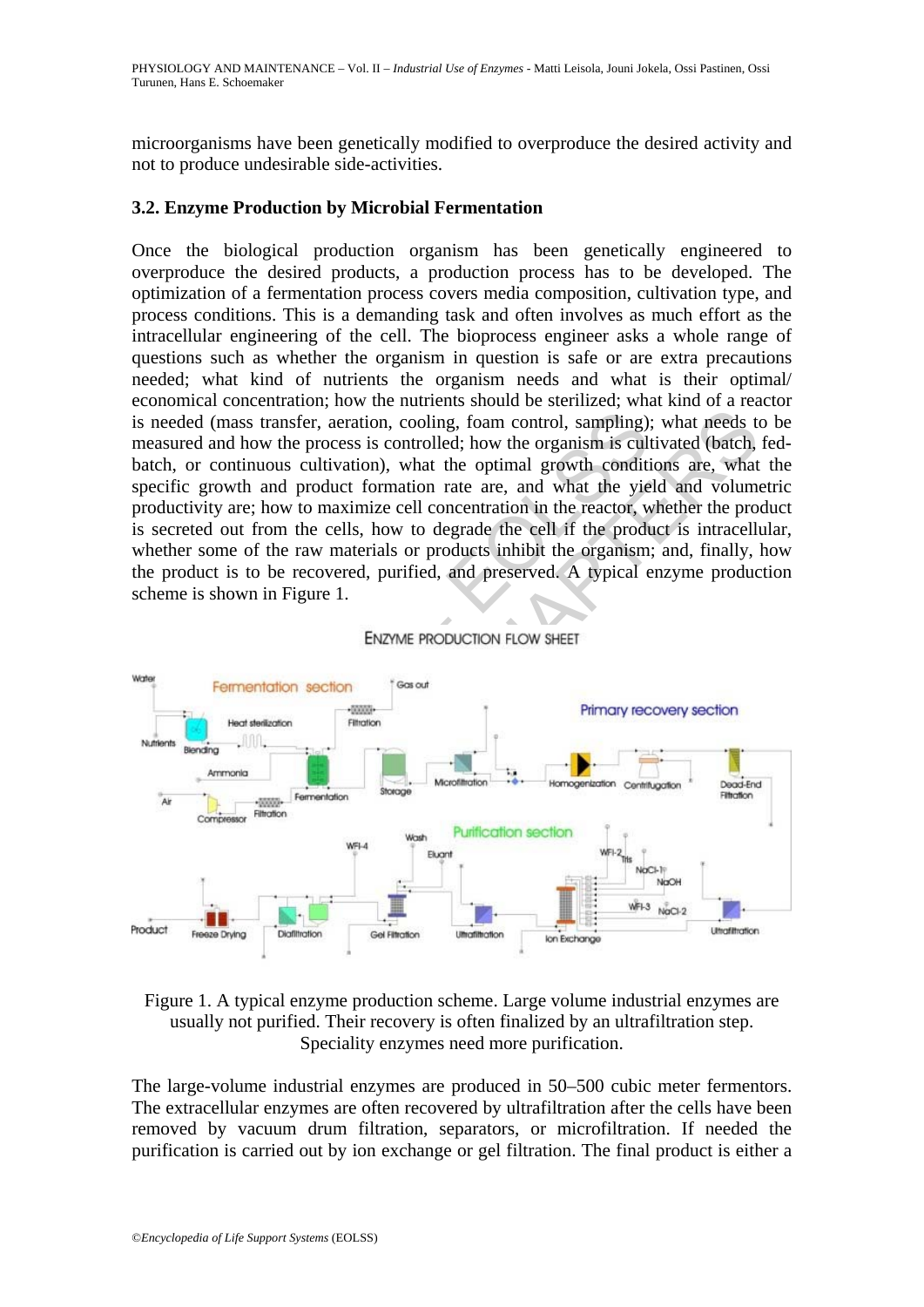concentrated liquid with the required preservatives such as salts or polyols, or alternatively it is granulated to a non-dusty dry product. Enzymes are proteins, and like any protein they can cause—and have caused in the past—allergic reactions. Protective measures are therefore necessary in both their production and their application.

#### **4. Protein Engineering**

Often enzymes do not have the desired properties for an industrial application. In such a case one can try to find a better enzyme from nature. For over 20 years there has been an extensive search for new enzyme variants in organisms that grow in extreme conditions, but this has met with relatively little success. Sometimes a desired property, such as extreme thermostability, has been found, but other problems have surfaced. The enzyme may not be functional in the desired temperature. It may also prove very difficult to overproduce the enzyme in a suitable host. Another option is to engineer a commercially available enzyme to be a better industrial catalyst. Two different approaches are currently available: a random method called directed evolution, and a protein engineering method called rational design. Table 1 summarizes some of the reasons why industrial enzymes need to be modified, and Table 2 describes some of the requisite tools used in modification work.

|                                           |                 | ommercially available enzyme to be a better industrial catalyst. Two different<br>pproaches are currently available: a random method called directed evolution, and<br>rotein engineering method called rational design. Table 1 summarizes some of th |  |
|-------------------------------------------|-----------------|--------------------------------------------------------------------------------------------------------------------------------------------------------------------------------------------------------------------------------------------------------|--|
|                                           |                 | easons why industrial enzymes need to be modified, and Table 2 describes some of th                                                                                                                                                                    |  |
| equisite tools used in modification work. |                 |                                                                                                                                                                                                                                                        |  |
| <b>Enzyme</b>                             | <b>Industry</b> | <b>Need</b>                                                                                                                                                                                                                                            |  |
| xylanase                                  | feed            | temperature stability                                                                                                                                                                                                                                  |  |
|                                           |                 | acid activity                                                                                                                                                                                                                                          |  |
|                                           | pulp and paper  | temperature and alkali stability higher pH-<br>optimum                                                                                                                                                                                                 |  |
| glucoamylase                              | starch          | higher pH-optimum                                                                                                                                                                                                                                      |  |
|                                           |                 |                                                                                                                                                                                                                                                        |  |
| glucose isomerase fructose                |                 | substrate specificity                                                                                                                                                                                                                                  |  |
|                                           |                 | acid stability                                                                                                                                                                                                                                         |  |
|                                           |                 | thermo stability                                                                                                                                                                                                                                       |  |
| proteinase                                | detergent       | thermostability                                                                                                                                                                                                                                        |  |
|                                           |                 | alkali stability                                                                                                                                                                                                                                       |  |
|                                           |                 | oxidative stability                                                                                                                                                                                                                                    |  |
|                                           |                 | Table 1. Change in enzyme characteristics by protein engineering                                                                                                                                                                                       |  |
|                                           | Toraat          | Mathod                                                                                                                                                                                                                                                 |  |

| <b>Target</b>           | <b>Method</b>         |
|-------------------------|-----------------------|
| protein structure       | crystallization       |
|                         | x-ray crystallography |
|                         | <b>NMR</b>            |
|                         |                       |
| modeling and simulation | computational methods |
| gene                    | plasmids              |
|                         | expression systems    |
|                         | targeted mutagenesis  |
|                         |                       |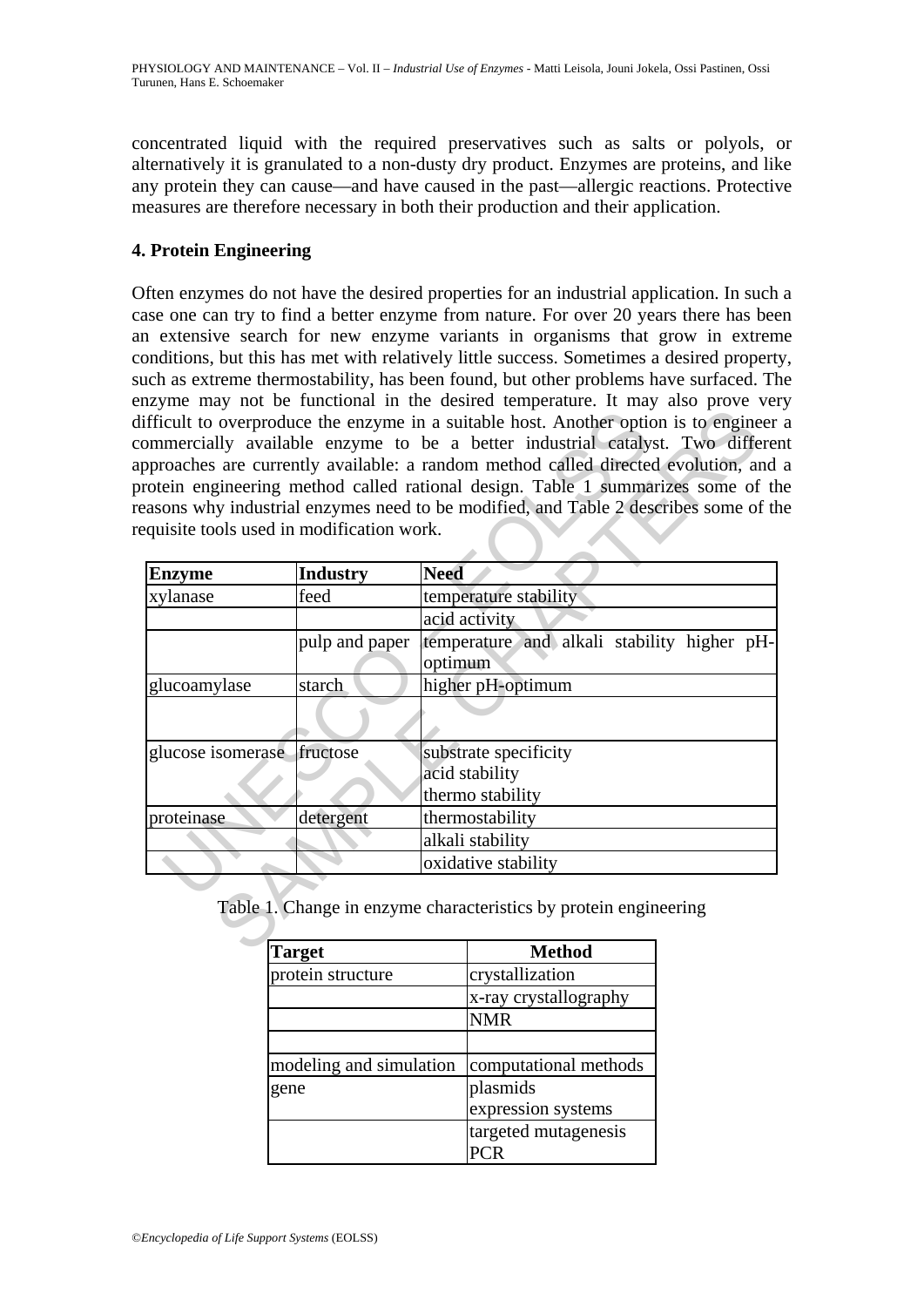| DNA shuffling      |
|--------------------|
| random mutagenesis |

Table 2. Tools in protein engineering

Several enzymes have already been engineered to function better in industrial processes. These include proteinases, lipases, cellulases,  $\alpha$ -amylases, and glucoamylases. Xylanase is a good example of an industrial enzyme that needs to be stable in high temperature and active in physiological temperatures and pH when used as a feed additive, and in alkaline conditions when it is used for bleaching in the pulp and paper industry. One of the industrial production organisms of xylanases is *Trichoderma* fungus. Its xylanase has been purified and crystallized. By designed mutagenesis its thermal stability has been increased about 2000 times at  $70\,^{\circ}\text{C}$  and its pH-optimum shifted towards the alkaline region by one pH-unit. The three-dimensional structure of a xylanase enzyme is shown in Figure 2. The known structure of an enzyme is used to design and simulate mutations. The most successful strategies to improve the stability of the *Trichoderma*  xylanase include the stabilization of the alpha-helix region and the N-terminus.



Figure 2. Three-dimensional structure of a *Trichoderma* xylanase II. This enzyme is used in baking to improve bread quality, in animal feed to improve digestibility of feed, in cellulose pulp bleaching to reduce the use of chlorine chemicals and in fruit juice manufacturing to facilitate juice extraction and clarification. The two active center glutamates and the one alpha helix are shown in green.

-

-

-

TO ACCESS ALL THE **24 PAGES** OF THIS CHAPTER, Visi[t: http://www.eolss.net/Eolss-sampleAllChapter.aspx](https://www.eolss.net/ebooklib/sc_cart.aspx?File=E6-54-02-10)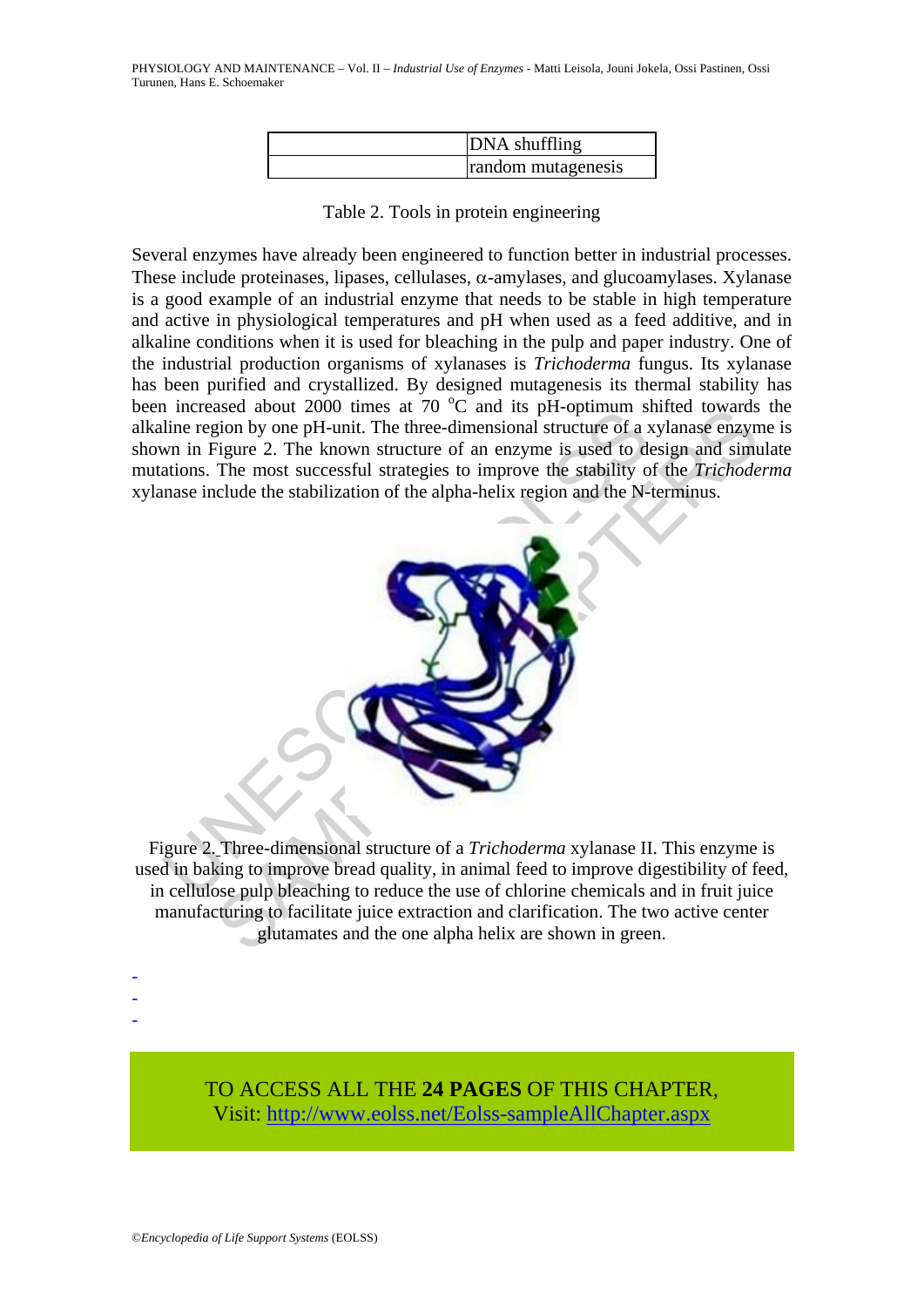#### **Bibliography**

Bhat M. (2000). Cellulases and related enzymes in biotechnology. *Biotechnology Advances* **18**, 355–383. [This review paper discusses present and possible future trends; xylanases were first suggested for pulp bleaching by VTT-Biotechnology in Finland, Röhm Enzyme is the leader in the field; see <http://www.roehmenzyme.com/>.]

*Biochimica et Biophysica Acta* (2000). **1543**, 203–252. [Contains several reviews of engineered enzymes of industrial importance.]

Chotani G., Dodge T., Hsu A., Kumar M., LaDuca R., Trimbur D., Weyler W., and Sandford K. (2000). The commercial production of chemicals using pathway engineering. *Biochimica et Biophysica Acta*  **1543**, 434–455. [This review article discusses the latest trends in using engineered organisms in chemical production.]

Collins A.N., Sheldrake G.N. and Crosby J. (eds.) (1992). *Chirality in Industry*, 409 pp. New York, USA, Chichester, UK: Wiley and Sons. [A collection of review papers on the use of novel biological and chemical methods for the production of enantiomerically pure compounds.]

Doran P.M. (1999). *Bioprocess Engineering Principles*, 439 pp. London and San Diego: Academic Press. [A textbook, which describes engineering aspects of bioprocesses.]

Flickinger M.C. and Drew S.W. (eds.) (1999). *Encyclopedia of Bioprocess Technology: Fermentation, Biocatalysis, and Bioseparation* (5 volumes), 2756 pp. New York: Wiley and Sons. [Good resource book on all aspects of modern bioprocess technologies.]

Godfrey T. and West S. (eds.) (1996). *Industrial Enzymology*, 609 pp. London: Macmillan. [This is a basic textbook on industrial enzymes, authored by industrial experts; <www.novozymes.com> is a web page of the world's largest industrial enzyme company; the second largest is Genencor Int. Inc., <www.genencor.com>.]

Liese A., Seelbach K., and Wandrey C. (eds.) (2000). *Industrial Biotransformations*, 423 pp. Weinheim, Germany: Wiley-VCH. [A comprehensive review of industrial applications of enzymes; DSM is the largest fine chemical company to use enzymes in chemical production; <www.dsm.com>.]

Ins A.N., Sheldrake G.N. and Crosby J. (eds.) (1992). *Chirality in Industry*, 408<br>hester, UK: Wiley and Sons. [A collection of review papers on the use of<br>ical methods for the production of enantiomerically pure compounds Sheldrake G.N. and Crosby J. (eds.) (1992). *Chirality in Industry*, 409 pp. New York, JK: Wiley and Sons. [A collection of review papers on the use of novel biological<br>hods for the production of enantiomerically pure comp Schmid A., Dordick J.S., Hauer B., Kiener A., Wubbolts M., and Witholt B. (2001). Industrial biocatalysis today and tomorrow. *Nature* **409**, 258–268 [A good review article on developments in enzymatic and whole cell biocatalytic applications and trends in chemical industry; http://www.isrs.kagawa-u.ac.jp/ is a page of the recently formed International Society of Rare Sugars.]

Visuri K. (1987). Stable glucose isomerase concentrate and a process for the preparation thereof. *US Patent 4,699,882* [This patent describes the first large-scale crystallization process of an intracellular industrial enzyme.]

Visuri K. (1995) Preparation of cross-linked glucose isomerase crystals. *US Patent 5,437,993*. [This patent describes the first preparation of a cross-linked enzyme crystal catalyst.]

#### **Biographical Sketches**

**Matti Leisola** obtained his D.Sc. (Tech) in biotechnology in 1979 at Helsinki University of Technology (HUT), where he has been a Professor of Bioprocess Engineering since 1997. He served as a research scientist at ETH-Zürich from 1981 to 1988, and as a research director of Cultor Ltd from 1990 to 1997, where he was also a board member of Finfeeds International. He is a member of several national scientific societies and a vice-president of the International Society of Rare Sugars. He has published over 80 scientific papers on biocatalysis.